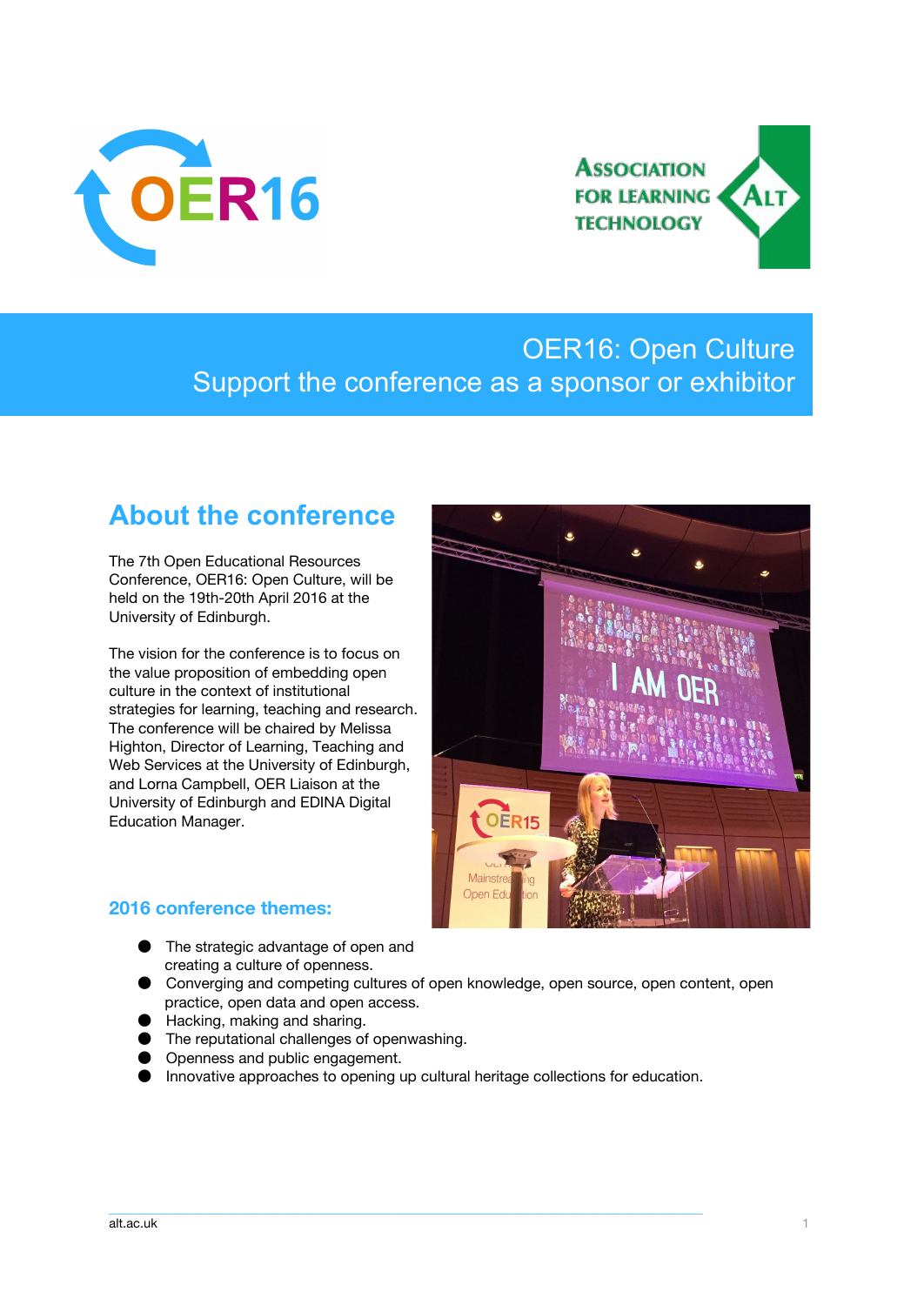## **Overview**

### **Sponsorship + exhibiting**

You can support the event and our community as a sponsor including space to exhibit on both days. The exhibition area is located at the heart of the conference venue next to the main catering points. As a sponsor who exhibits you will receive:

- prominent identification as a sponsor or partner in the run up and throughout the conference, your details incl logo on conference materials + on the conference platform
- option to include a printed flyer in the conference packs
- exhibition space for both days
- registration for one delegate incl Gala Dinner
- free wireless internet access

**Sponsorship with exhibition package: £1500 (VAT is not charged) and other options are available**

### **Sponsorship only**

As a sponsor you will receive:

- your details and logo on conference materials + on the conference platform
- option to include a printed flyer in the conference packs
- registration for one delegate incl. Gala Dinner
- free wireless internet access

#### **Sponsorship only package: £590 (VAT is not charged)**

### **Others ways to support OER16**

If you are interested in discussing other ways to support the event or its participants, for example by:

- funding places for learners to participate
- sponsoring the Gala Dinner
- media support

Please contact Anna Davidge, Events and General Manager [anna.davidge@alt.ac.uk.](mailto:anna.davidge@alt.ac.uk)

 $\_$  , and the state of the state of the state of the state of the state of the state of the state of the state of the state of the state of the state of the state of the state of the state of the state of the state of the